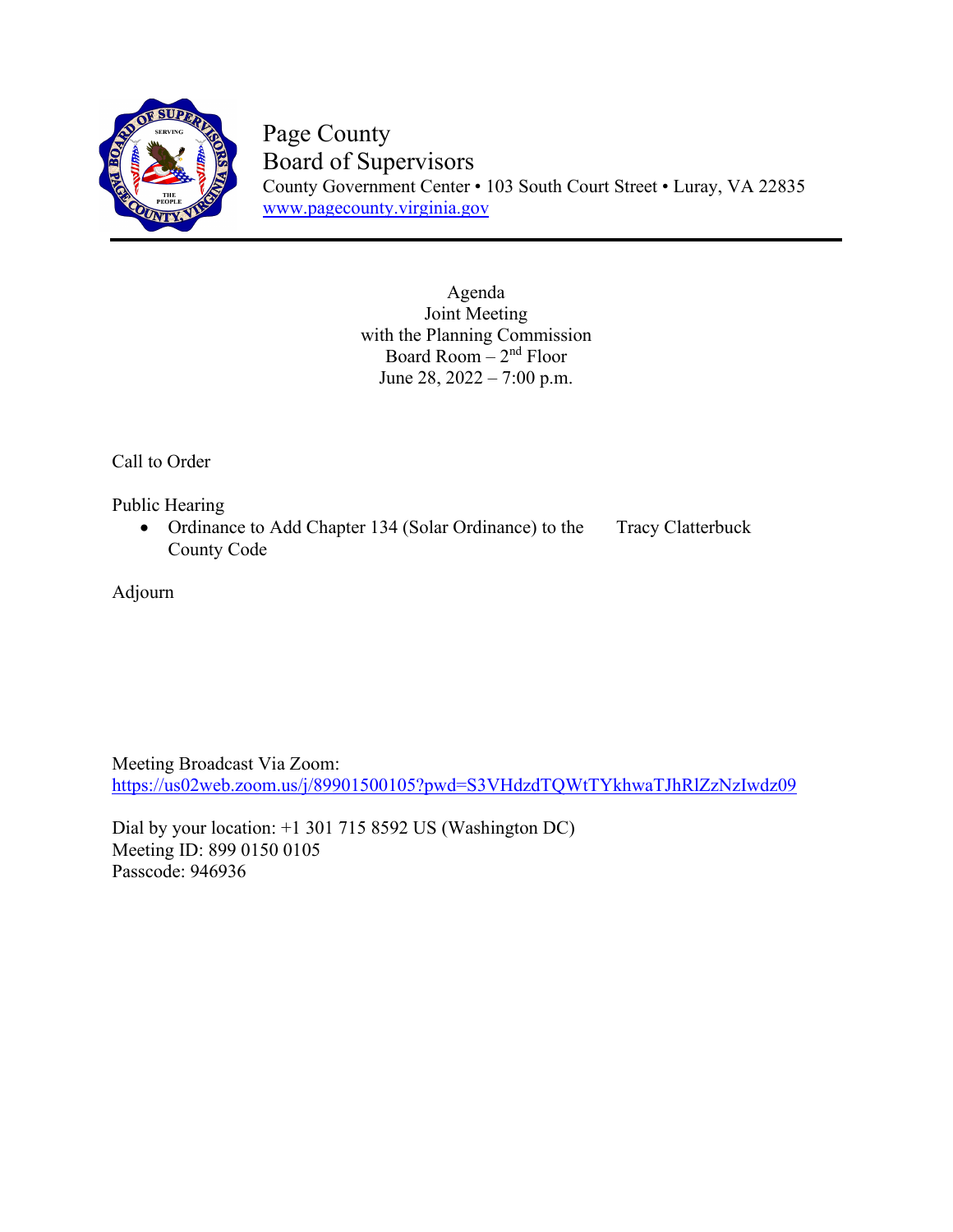

**TO**: Planning Commission and Board of Supervisors

**FROM**: Tracy Clatterbuck, Zoning Administrator

**SUBJECT**: Add Chapter 134 Solar Ordinance to the Page County Code (Joint Public Hearing)

**DATE**: June 22, 2022

### **SUMMARY**:

Creation of Chapter 134 of the Page County Code establishing a Solar Ordinance

### **BACKGROUND**:

On March 22, 2022 the Board provided a draft solar ordinance to the Planning Commission for review and consideration. The Planning Commission has reviewed the proposed draft and made revisions to the draft. If adopted, this would be the first solar ordinance adopted by Page County.

### **MOTION(S)**:

Planning Commission-

I move that the Page County Planning Commission recommend approval to the Board of Supervisors of Chapter 134 of the Page County (Solar Ordinance) as presented.

OR

I move an alternative motion.

## Board of Supervisors-

I move that the Page County Board of Supervisors approve Chapter 134 of the Page County (Solar Ordinance) as presented.

## OR

I move an alternative motion.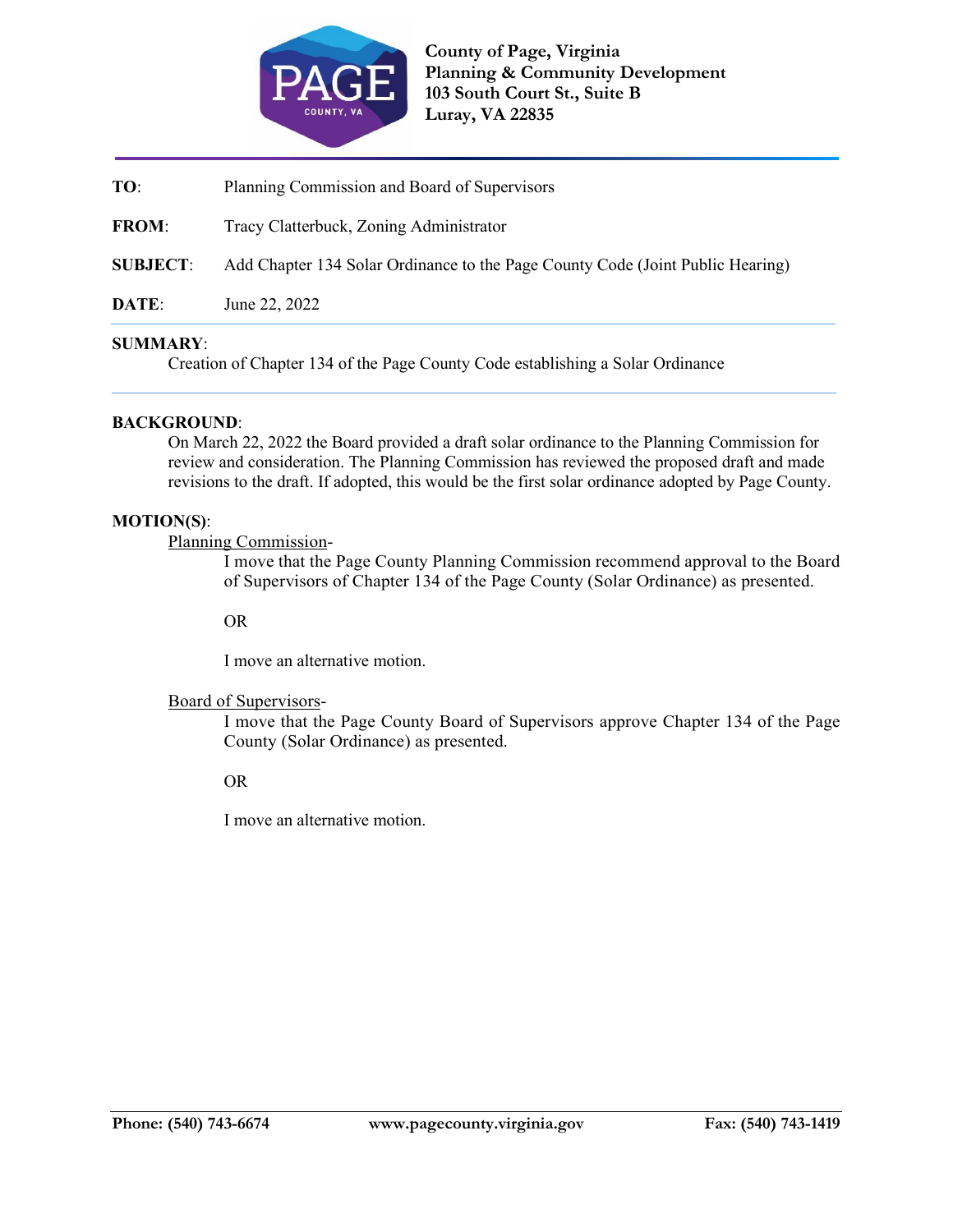# **CHAPTER 134**

# **SOLAR FACILITIES**

## **§ 134-1 Statement of intent.**

The purpose of this section is to establish requirements for construction, operation, and decommissioning of solar facilities; to provide standards for the placement, design, construction, monitoring, modification, and removal of solar facilities; address public safety, minimize impacts on scenic, natural, and historic resources; and provide adequate financial assurance for decommissioning.

# **§ 134-2 Applicability.**

This article shall apply to all solar facilities constructed after the effective date of this article, including any physical modifications to any existing solar energy facilities that materially alter the type, configuration, or size of such facilities or other equipment.

## **§ 134-3 Definitions.**

When used in this Chapter, the following words shall have the following meanings:

*Acreage coverage:* The total acres covered by arrays of photovoltaic panels including spaces between panels, buildings, inverters, substation, switchyard, battery storage, ancillary equipment, and fencing around these items but excluding wildlife corridors, mandated setbacks, wetlands, and other avoided natural or cultural features outside of the security fencing on the project site.

*Aggregate Cap:* The aggregate cap is the maximum total acreage coverage of utility/industrial solar facilities allowed, not a goal to be achieved. All projects shall undergo careful consideration in the special use permit process.

*Applicant:* The person or entity who submits an application to the locality for a permit under this ordinance.

*Battery energy storage system:* Equipment or devices capable of absorbing electrical energy, storing it for a period of time and redelivering that energy after it has been stored.

*Decommissioning:* The procedure to disconnect, remove and properly dispose of all above and underground infrastructure, equipment, facilities, electrical components or devices, and to restore the property to prior use or future use consistent with the Comprehensive Plan and future zoning.

*Integrated PV:* Photovoltaics incorporated into building materials, such as shingles.

*Karst:* A landscape/feature/topography with sinkholes, springs and streams that sink into subsurface caverns and conduits.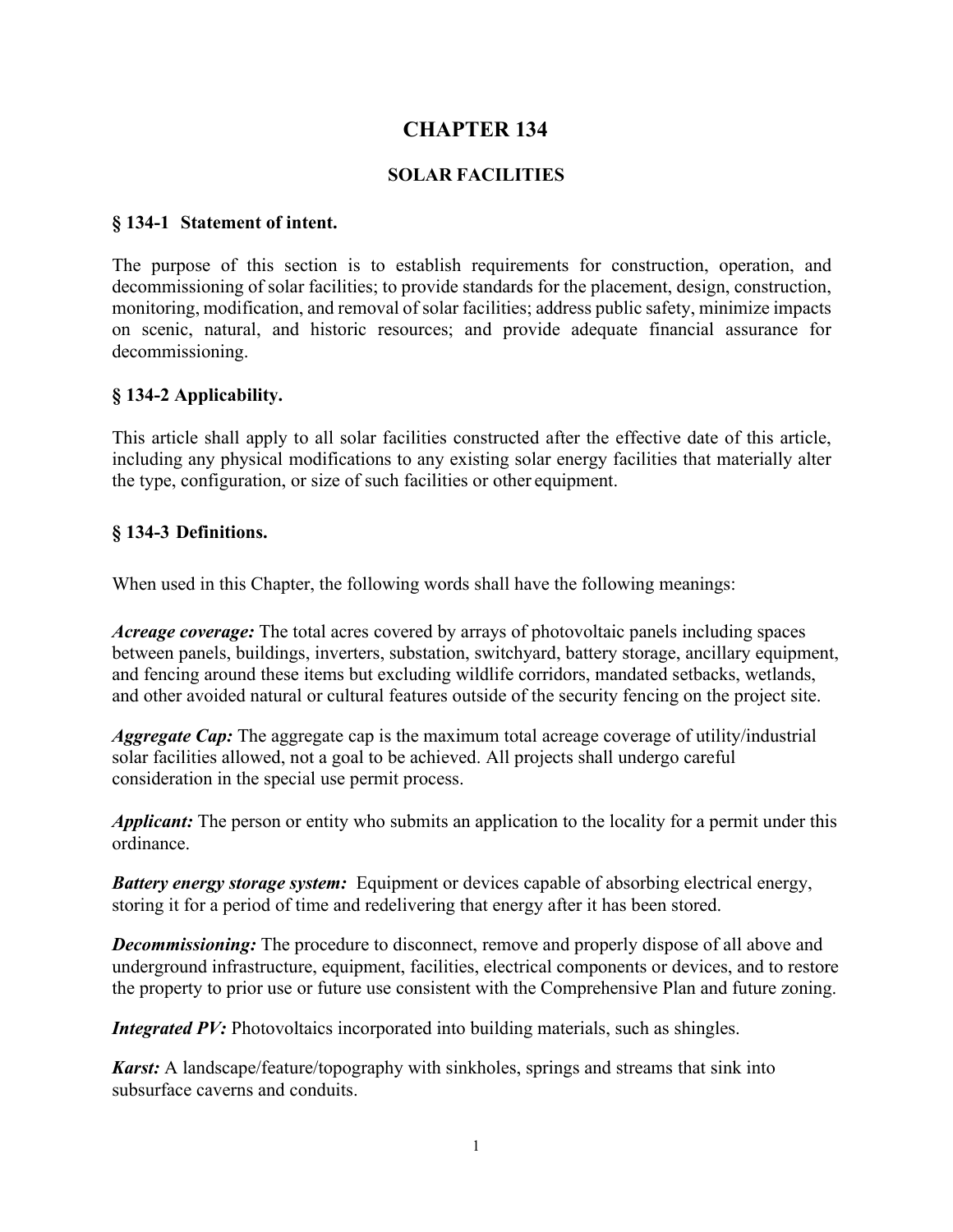*Net metering:* An electricity billing mechanism that credits solar energy system owners for the electricity they add to the grid.

*Operator:* The person responsible for the overall operation and management of a facility.

*Owner:* The person or entity who owns all or a portion of a facility.

*Photovoltaic or "PV":* Relating to materials and devices that absorb sunlight and convert it directly into electricity.

*Rated capacity:* The maximum capacity of a solar facility based on the sum total of each photovoltaic system's nameplate capacity.

**Site plan:** A plan showing all proposed improvements to the site. The site plan shall include the location of all easements and right-of-ways and other conditions relating to use, location, and bulk of buildings, density of development, open space, public facilities, and such other information as is required in applicable sections of this ordinance such as with conditional use, rezoning, or variance applications.

*Solar facility:* The entire area, including acreage coverage, setbacks, buffers, access roads, wildlife corridors, wetlands, and other natural features of a facility that generates electricity from sunlight.

*Solar facility, small-scale:* A solar facility that generates electricity from sunlight primarily to reduce onsite consumption of utility power for residential applications that:

- (a) Either generates less than 25 kilowatts (kW) electricity from sunlight, consisting of one or more Photovoltaic (PV) systems and other appurtenant structures and facilities within the boundaries of the site;
- (b) Or utilizes sunlight as an energy source to heat or cool buildings, heat or cool water, or produce electrical or mechanical power by means of any combination of collecting, transferring, or converting solar-generated energy;

and meets at least one of the following criteria:

- (a) has a disturbance zone equal to or less than one (1) acre if ground mounted;
- (b) is mounted on or over a building, parking lot, or other previously disturbed area;
- (c) or utilizes integrated PV only (excluding passive solar homes).

Should the use change from residential to any other use, the definition and requirements of that use shall apply.

*Solar facility, medium-scale:* A facility that generates electricity from sunlight primarily to reduce onsite consumption of utility power for agricultural, commercial and industrial applications. Ground mounted sites occupy less than 2 acres.

*Solar facility, industrial/utility scale:* A facility that generates electricity from sunlight primarily for sale to a utility provider. An energy conversion system consisting of photovoltaic panels,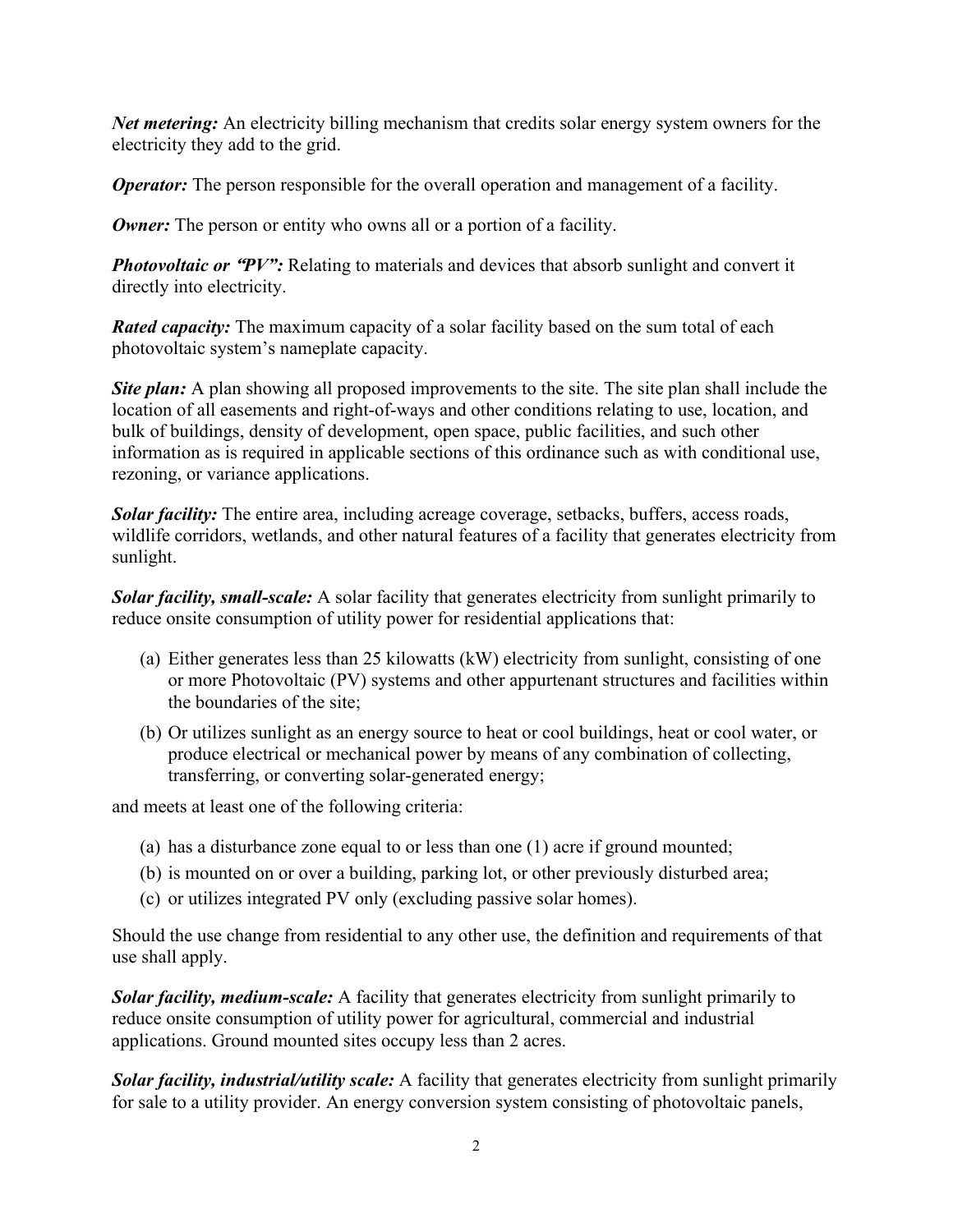their support structures, and associated infrastructure, such as but not limited to control, conversion, and transmission hardware, and energy storage systems, occupying more than two (2) acres of total land area.

# **§ 134-4 Zoning districts.**

- 1. Small-scale solar facilities may be installed by-right in all zoning districts to provide electricity to individual structures; provided a site plan (as applicable) has been submitted to Page County for review and approval; all Federal, State and Local regulations have been followed; and the system is located upon the property or structure being served.
- 2. Medium-scale solar facilities may be installed by-right (roof-mounted or ground-mounted) in agricultural, commercial, woodland/conservation and industrial zoning districts to provide electricity to individual structures; provided a site plan (as applicable) has been submitted to Page County for review and approval; all Federal, State and Local regulations have been followed; and the system is located upon the property or structure being served.
- 3. Utility-scale solar facilities shall be permitted in industrial and agricultural zoning districts by Special Use Permit (SUP) only. Industrial/Utility scale solar facilities shall not be permitted in any other zoning district.

# **§ 134-5 Small-scale and medium-scale requirements and standards.**

- 1. The design and installation of all solar energy facilities shall conform to applicable industry standards, including those of the American National Standards Institute (ANSI), Underwriters Laboratories (UL), the American Society for Testing and Materials (ASTM), or other similar certifying organizations and shall comply with all fire and safety requirements.
- 2. Small and medium-scale energy facilities shall comply with all applicable federal, state and county regulations, ordinances and codes.
- 3. All ground-mounted small and medium-scale solar facilities shall submit a site plan to the zoning administrator. The site plan for small and medium-scale solar facilities shall include:
	- (a) A description of the subject parcel.
	- (b) Property lines and setback lines. A land survey by a Virginia licensed surveyor may be required upon request by the Zoning Administrator.
	- (c) Existing and proposed buildings, improvements, and structures, including locations of the proposed solar panels and related equipment.
	- (d) The location and nature of screening elements, including vegetative buffers, if applicable.
	- (e) If applicable, the location of substations, switchyards, electrical cabling from the solar facility systems to the substations, ancillary equipment, buildings, and structures including those within any applicable setback.
- 4. All roof-top mounted small and medium-scale solar facilities shall submit an engineering study to the building official's office for review and approval. In lieu of an engineering study, a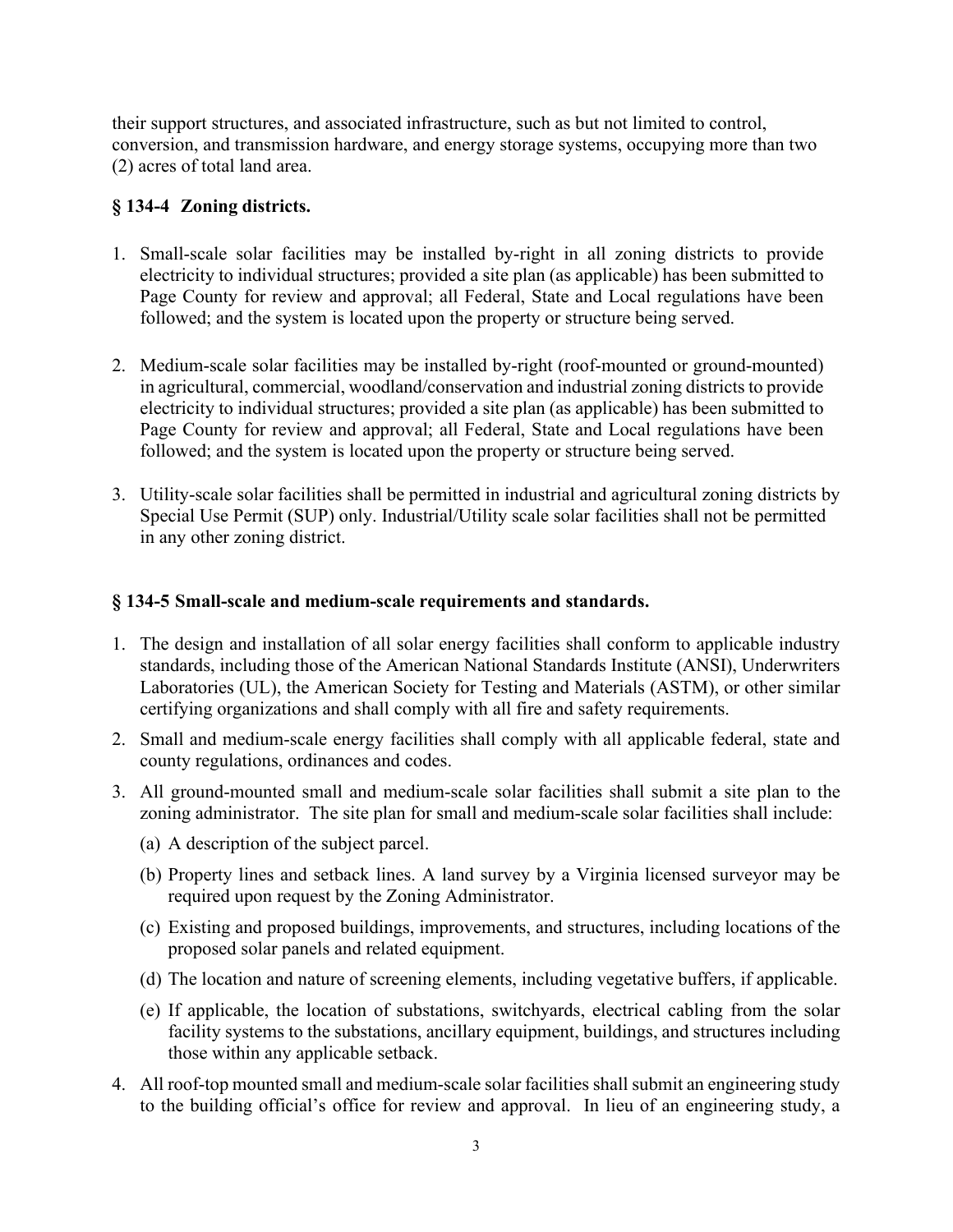certified report prepared by a company that is licensed and certified to install roof-top mounted solar energy systems may be submitted to the building official's office for review and approval.

- 5. All small or medium-scale solar energy facilities shall comply with the following standards:
	- (a) A ground mounted solar energy facility shall setback a minimum of 50 feet when the adjacent parcel has an existing residence that is located within one hundred (100) feet of the property line. Small and medium ground mounted solar energy facilities shall otherwise be setback as required by the zoning district.
	- (b) If the solar energy facility is ground-mounted or not flush-mounted on a principal or accessory building, the panel height shall not exceed 15 feet.
	- (c) The lowest surface of any ground mounted panel shall be a maximum of ten (10) feet above the finished grade.
	- (d) All wiring not on the solar arrays shall be underground except where necessary to connect to the public utility.
	- (e) Net metering shall comply with all local, state and federal regulations.
	- (f) All broken or waste solar modules and materials shall be removed from the site within sixty (60) days. Panels, parts, and components thereof shall be transferred to a reclamation or repurposing facility that specializes in recycling, reclaiming or repurposing solar facility materials, or shall otherwise be disposed of in accordance with federal and state law. In no event shall such materials be disposed of in Page County, Virginia without express, written consent, of the Board of Supervisors, or its designee.
- 6. Medium-scale solar energy facilities, when adjacent to a parcel with an existing residence that is located within one hundred (100) feet of the proposed panel locations, shall be screened from the ground-level view of adjacent properties by a buffer zone at least 25 feet wide that shall be landscaped with native and non-invasive plant materials, except to the extent that existing vegetation or natural landforms on the site provide such screening as determined by the Zoning Administrator. Trees shall be a minimum of 6 feet in height at time of planting and in staggered rows of ten (10) foot on center. In the event existing vegetation or landforms providing the screening are disturbed, new plantings shall be provided which accomplish the same. The effectiveness of screening shall be maintained as the plant materials mature. Unhealthy and dead plants shall be replaced within one (1) year of being provided written notice by the County of the violation..
- 7. Decommissioning of small-scale solar facilities. Within six (6) months of being taken out of service, the property owner shall remove the entire solar energy system, including all panels, parts, modules, cabling, wiring, foundations, and pilings. All components shall be disposed of pursuant to the standards set forth herein.
- 8. Decommissioning of medium-scale solar facilities.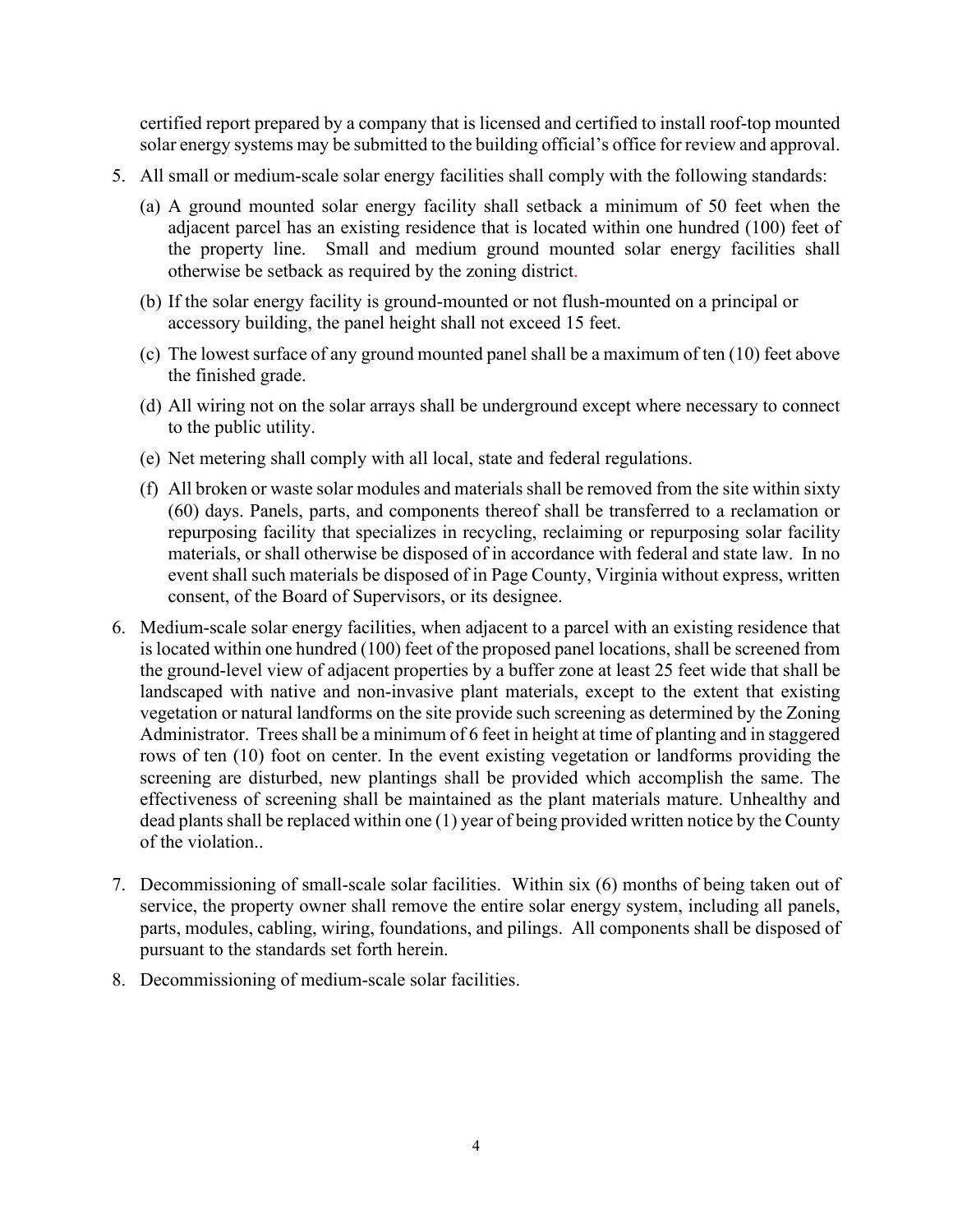- (a) A medium-scale solar energy facility shall be deemed abandoned if either: (1) the facility has not operated for a period of twelve (12) consecutive months after initially beginning operation, or (2) construction ceases for a period of nine (9) consecutive months after initially beginning construction.
- (b) The property owner, or owner of the abandoned facility, if different, shall notify the Zoning Administrator within thirty (30) days of the facility being abandoned, and shall remove the entire solar energy system, including all panels, parts, modules, cabling, wiring, foundations and pilings within six (6) months from the date thereof.
- (c) Upon receipt of notice that the facility has been deemed abandoned by the Zoning Administrator or his/her designee, the owner shall decommission and remove the entire solar energy system, including all panels, parts, modules, cabling, wiring, foundations and pilings within six (6) months from the date of said notice, unless an extension is granted by the Board of Supervisors, or its designee. Such extension must be in writing and must set forth the basis for the extension.
- 9. Applicant, Owner Default; Decommissioning by the County. If the property owner, or their successor in interest, fails to decommission the solar energy facility within six (6) months of being deemed abandoned, or within twelve (12) months of being taken out of service, whichever is sooner, the County shall have the right, but not the obligation, to commence decommissioning activities and shall have access to the property and the rights to the solar energy equipment and materials on the property. The property owners, or successors, shall be responsible for reimbursing the County for all costs and expenses of decommissioning, which shall attach to the real estate as a tax lien until paid in full.

# **§ 134-6 Utility-Scale Solar Facility Applications and Procedures.**

In addition to other requirements of the Page County Zoning Ordinance and Special Use Permit requirements, applications for a utility-scale solar facility shall include the following information:

- 1. Pre-application meeting. In addition to the written notice requirements set forth in §15.2- 2316.7 of the Code of Virginia, the applicant shall schedule a pre-application meeting with Page County to discuss the location, scale, and nature of the proposed use and what will be expected during the process.
- 2. Comprehensive Plan Review. A 2232 review as required by the *Code of Virginia* (§15.2- 2232) for utility-scale solar facilities shall be completed. This Code provision provides for a review by the Planning Commission of public utility facility proposals to determine if their general or approximate location, character and extent are substantially in accord with the Comprehensive Plan or part thereof. This requirement may be waived by the Board of Supervisors pursuant to the authority set forth in §15.2-2232 (H).
- 3. Special Use Permit (SUP) application. A complete SUP application including:
	- (a) Documents demonstrating the ownership of the subject parcel(s), or proof that a valid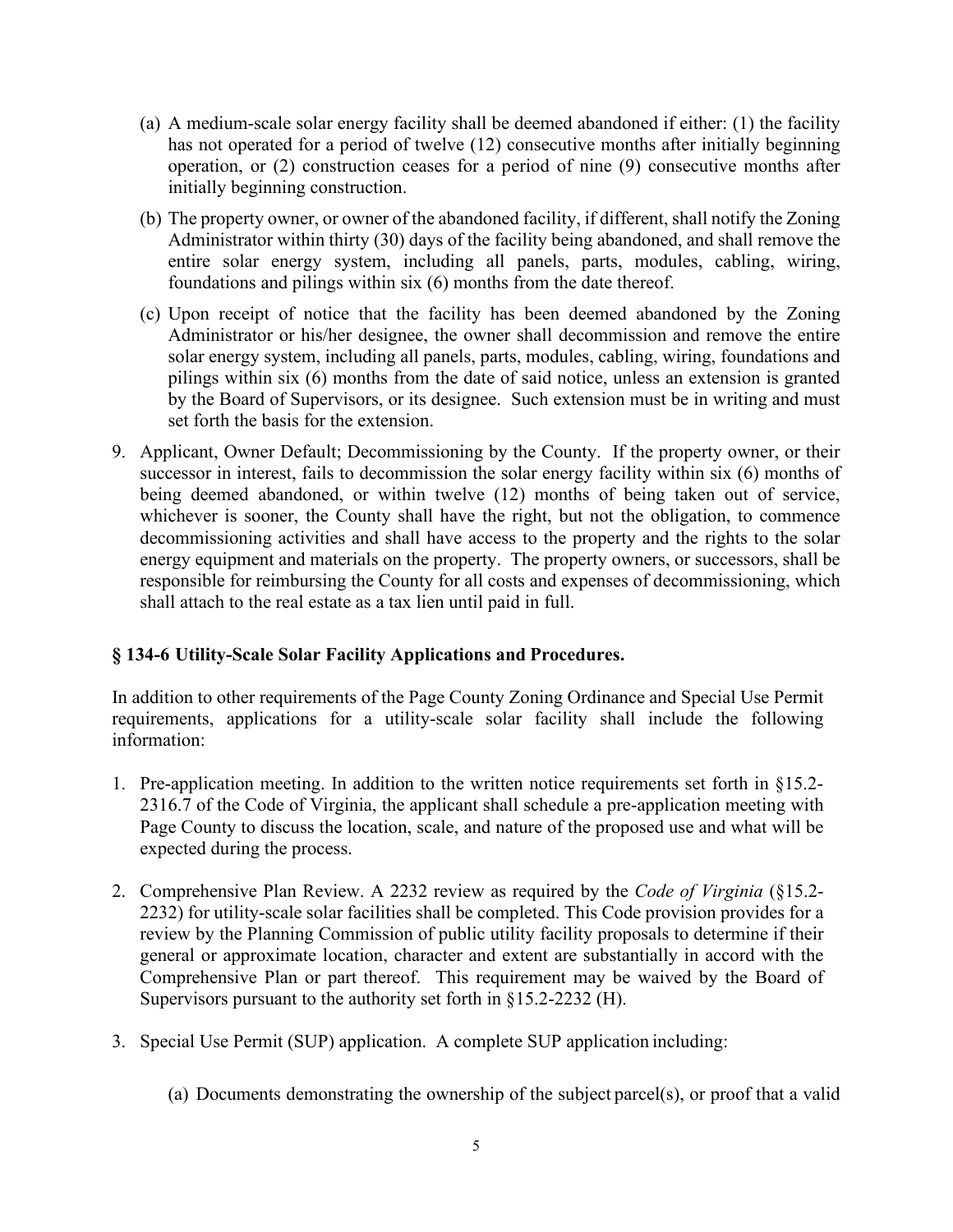land lease agreement otherwise exists.

- (b) Proof that the applicant has authorization to act upon the owner's behalf.
- (c) A letter of commitment from the utility company who will interconnect to the facility and a statement of line capacity before and after interconnection.
- (d) List of all adjacent property owners, their tax map numbers, and addresses.
- (e) A description of the current use and physical characteristics of the subject parcels.
- (f) A description of the existing uses of nearby properties.
- (g) A narrative identifying the applicant, owner of the proposed project, a substantive history of the owner's solar project developments, including all previous and current solar projects, any legal challenges or claims in which they were named or identified, and the name of any proposed entity under which they intend to operate, if different. The narrative shall further describe the proposed solar facility project, including an overview of the project and its location, approximate rated capacity of the solar facility project, the approximate number of panels, representative types, expected footprint of solar equipment to be constructed, and type and location of interconnection to electrical grid.
- (h) Aerial imagery which shows the proposed location of the solar facility, fenced area, driveways, and interconnection to electrical grid with the closest distance to all adjacent property lines and dwellings along with main points of ingress/egress.
- (i) Payment of the application fee and any additional review costs, advertising, or other required staff time.
- (j) The applicant shall consult with the Department of Wildlife Resources and provide a written recommendation regarding wildlife corridors.
- (k) A preliminary site plan prepared by a Virginia licensed engineer, which shall include the following:
	- 1. A description of the subject parcels.
	- 2. Property lines and setback lines. A land survey by a Virginia licensed surveyor is required.
	- 3. Existing and proposed buildings and structures; including preliminary locations of the proposed solar panels and related equipment; the location of proposed fencing, driveways, internal roads, and structures; and the location of points of ingress/egress.
	- 4. The location and nature of proposed buffers and screening elements, including vegetative and constructed buffers.
	- 5. Existing and proposed access roads, drives, turnout locations, and parking.
	- 6. Location of substations, electrical cabling from the solar facility systems to the substations, ancillary equipment, buildings, and structures including those within any applicable setback.
	- 7. Twenty sets  $(11^{\prime\prime} \times 17^{\prime\prime} \text{ or larger})$ , one reduced copy  $(8\frac{1}{2}^{\prime\prime} \times 11^{\prime\prime})$  and one electronic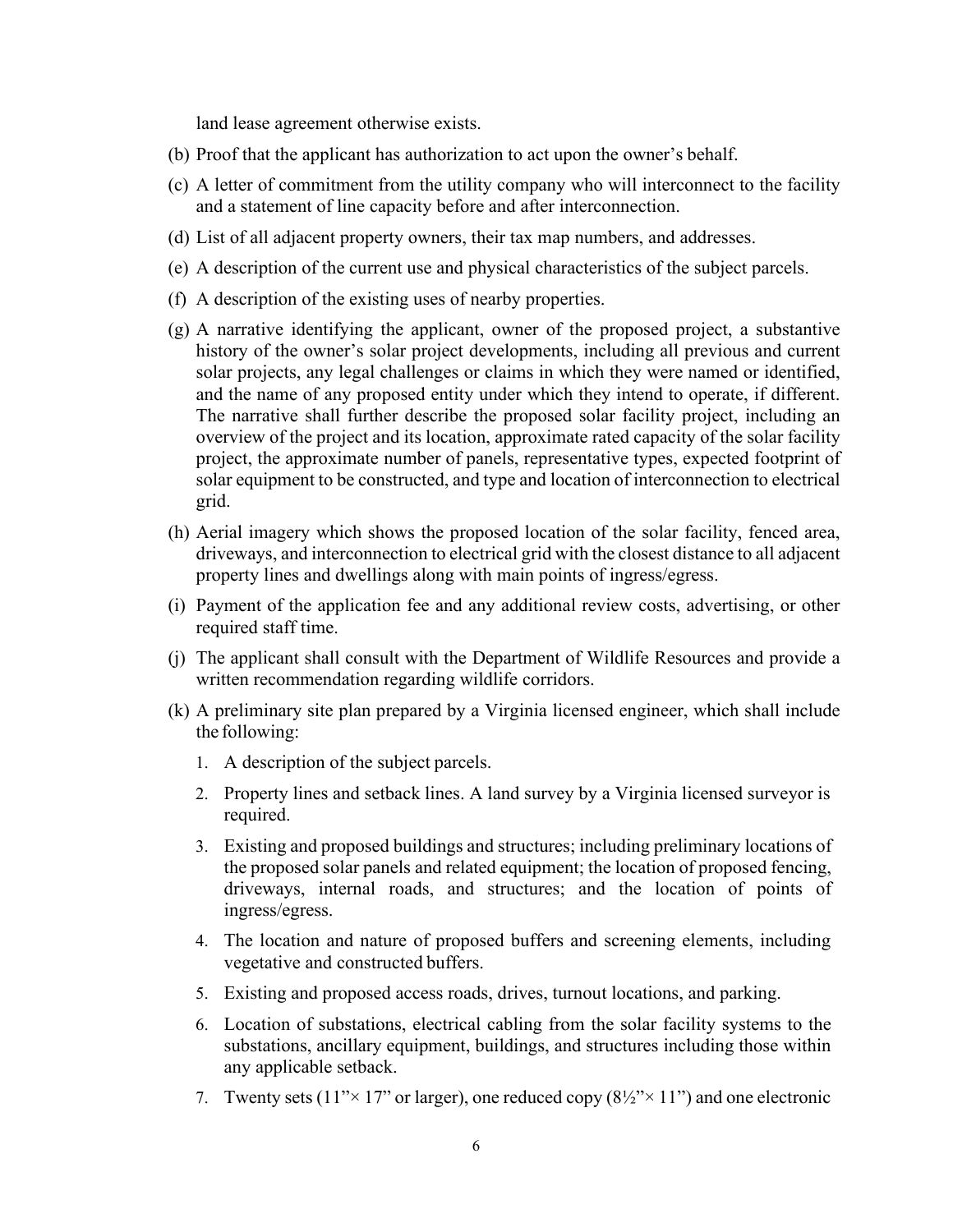copy of the site plan, including elevations and landscape plans asrequired.

- 4. A proposed grading plan shall be submitted with the special use permit application, with a final grading plan to be approved prior to any construction activity commencing on the project site.
- 5. A proposed landscaping maintenance plan shall be submitted with the special use permit application which takes into account the requirements set forth in §134-7. A final landscaping maintenance plan shall be submitted and must be approved prior to any construction activity commencing on the project site.
- 6. A proposed decommissioning plan shall be submitted with the special use permit application. A completed decommissioning plan, certified by an engineer, shall be submitted, and approved prior to, or along with, site plan approval, detailing how the applicant proposes to decommission the facility. The proposal shall include the following information:
	- (a) The anticipated life of the project;
	- (b) A cost estimate for the decommissioning of the facility that shall be prepared by a Virginia licensed professional engineer or contractor who has expertise in the removal of large-scale solar facilities. The decommissioning cost estimate shall detail the current cost in dollars and projected costs over the life of the project without any reduction for salvage value.
	- (c) How the estimate was determined;
	- (d) The manner and method of ensuring that funds will be available for decommissioning;
	- (e) The proposed methods and steps required for removal of structures, materials, buildings, roads, cabling, electrical components, operational equipment, and any other associated facilities at the end of the anticipated life of the project;
	- (f) Steps to restore the Site to conditions prior to the commencement of the project, including soil stabilization and revegetation (if applicable); and
	- (g) Impacts, if any, on the surrounding properties when decommissioned.
	- (h) The name and physical address of the person or entity responsible for the decommissioning plan.
- 7. The following shall also be submitted with the application for a special use permit:
	- (a) Traffic study modeling the construction and decommissioning processes. The Virginia Department of Transportation will be responsible for reviewing the study.
	- (b) An estimated construction schedule.
	- (c) An environmental inventory and impact study regarding any waterways, wetlands, floodplains, and karst landscapes and topographies that are adjacent to the project site, site and viewshed impacts, including direct and indirect impacts to national and state forests, national or state parks, wildlife management areas, conservation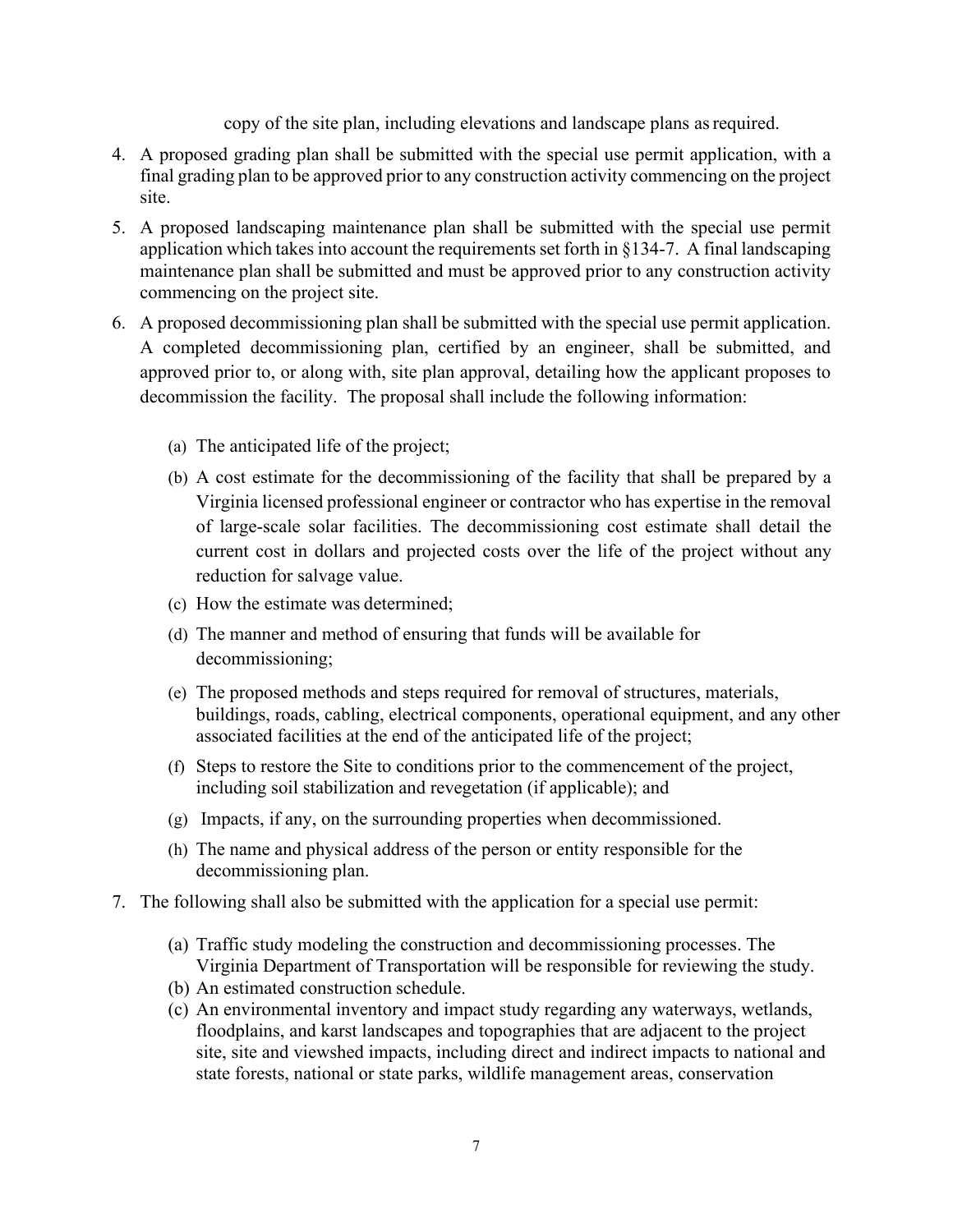easements, recreational areas, or any known historic or cultural resources within five (5) miles of the proposed project.

- (d) An environmental site assessment and impact study prepared by a Virginia certified engineer experienced in karst landscapes, including but not limited to, site investigations and an Erosion and Sediment Control Plan confirming that the project will not adversely affect ground water.
- (e) A visual impact analysis demonstrating project siting and proposed mitigation, if necessary, so that the solar facility minimizes impact on the visual character of the County. The impact analysis shall include, but not necessarily be limited to:
- (f) Accurate, to scale, photographic simulations showing the relationship of the solar facility and its associated amenities and development to its surroundings, including projected vegetative growth. The photographic simulations shall show such views of solar structures from locations such as property lines and roadways, as deemed necessary by the County in order to assess the visual impact of the solar facility.
- (g) The total number of simulations and the perspectives from which they are prepared shall be established by Page County after the pre-application meeting.
- 8. Additional information may be required to be submitted with the application, as determined by the Zoning Administrator, such as a scaled elevation view of the property and other supporting drawings, photographs of the proposed site, photo or other realistic simulations or modeling of the proposed project from potentially sensitive locations as deemed necessary by Page County to assess the visual impact of the project, landscaping and screening plan, coverage map, and additional information that may be necessary for a technical review of the proposal.

## **§ 134-7 General Regulations and Standards.**

- 1. The design and installation of solar energy facilities shall conform to applicable industry standards, including those of the American National Standards Institute (ANSI), Underwriters Laboratories (UL), the American Society for Testing and Materials (ASTM), or other similar certifying organizations and shall comply with all fire and safety requirements.
- 2. Utility-scale solar facilities shall be constructed and operated in substantial compliance with the approved Site Plan, with allowances for changes required by the Virginia Department of Environmental Quality (DEQ) Permit by Rule (PBR) process. Any change related to the location of structures or related to a change resulting in a 10% increase in overall acreage coverage, shall require the SUP to be amended.
- 3. Any commercial or industrial solar facility installed upon a roof top shall submit a site plan and an engineering study to Page County forreview.
- 4. For any ground mounted solar energy facility, written approval from the Page County Health Department is required prior to the issuance of a building permit.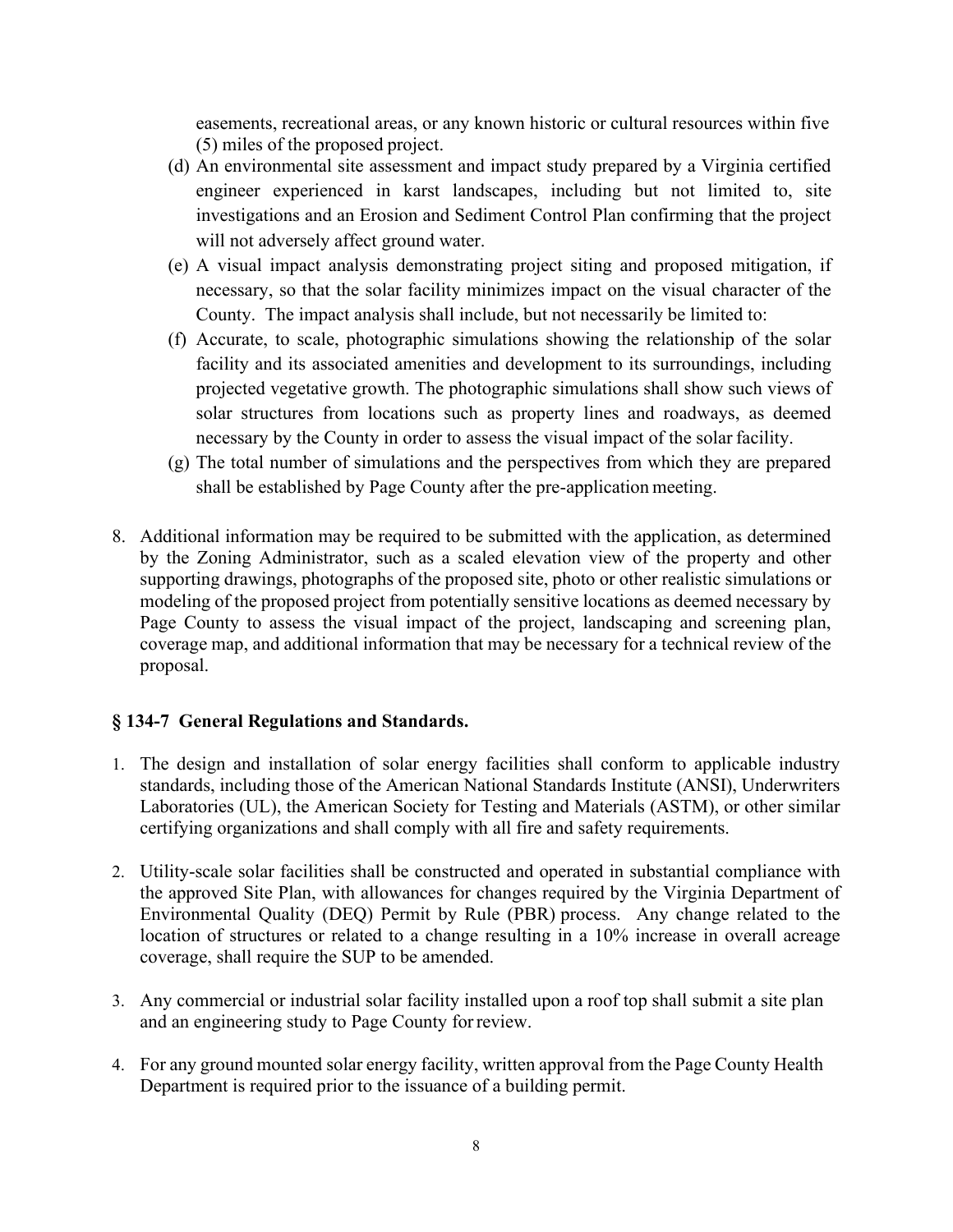- 5. If the solar facility does not receive a building permit within twenty-four (24) months of approval of the Special Use Permit, the Permit shall be terminated unless granted an extension, in writing, by the Zoning Administrator. Such extension shall set forth the basis for the extension.
- 6. The owner/operator of a medium scale or utility scale solar facility shall give the County written notice of any change in ownership, operator, or Power Purchase Agreement within thirty (30) days of such anticipated change.
- 7. The applicant should sponsor a neighborhood meeting prior to the scheduled public hearing with the Planning Commission to give the community an opportunity to hear from the applicant and ask questions regarding the proposed project.
- 8. Battery energy storage systems and facilities are not authorized, except as necessary for the operations of the site-specific solar energy facility. If such systems are required, they shall be installed with industry best practices including a Battery Management System (BMS) with 24/7 monitoring and automated fire suppression.
- 9. Connections between two (2) or more adjacent properties, or tracts, shall not be permitted (no "daisy-chain" connections).
- 10. Ground Mounted Solar Energy Facilities Size Limitations:
	- a. Aggregate Cap: Commencing on [effective date], and continuing until amended by the Board of Supervisors, no more than three hundred (300) acres of acreage coverage, in aggregate, may be approved for utility-scale solar facilities.
	- b. The minimum area of a utility-scale solar facility shall be two (2) acres.
	- c. The maximum area of a medium-scale solar facility shall be two (2) acres.
	- d. No more than thirty (30) acres of acreage coverage may be approved for an individual utility-scale solar facility. This shall be measured by total acreage coverage as defined herein, not accessory structures necessary for the operation of the solar energy facility.
	- e. The equipment, improvements, structures, and percent of acreage coverage of a utilityscale solar facility shall be shown on the site plan approved by the Board as part of the special use permit. The percent of acreage coverage shall not exceed sixty-five percent (65%) of the project site.
- 11. Setbacks for a utility-scale solar facility shall be:
	- a. All above-ground infrastructure, equipment, improvements or structures, including security fencing, shall be no less than three hundred (300) feet from property lines with existing dwellings.
	- b. All above-ground infrastructure shall be no less than  $($  ) feet from all other property lines.
	- c. Setbacks are not required among and between participating landowners' parcels, if applicable.
	- d. Transformers shall be set back six hundred (600) feet from property lines.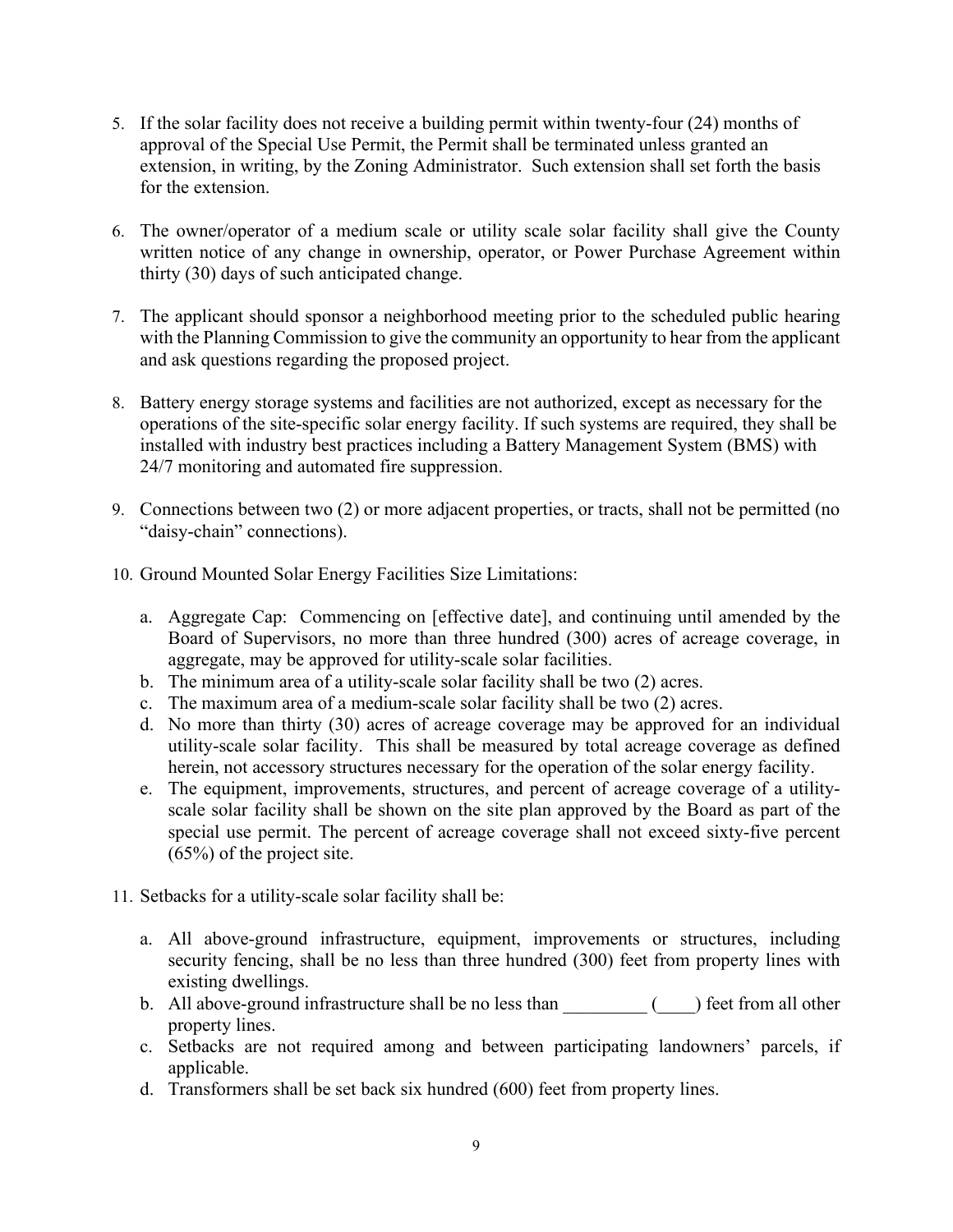e. All equipment, improvements, or structures, including security fencing, shall be located no closer than  $\left( \qquad \right)$  feet from any primary highway or roadway and

hundred () feet from any secondary highway, roadway or other right-of-way passage.

- f. When located adjacent to a residential zoned property, then all setbacks shall be six hundred (600) feet from the residential zoned property lines, notwithstanding of any other provisions set forth herein.
- 12. The following location standards are intended to mitigate adverse effects on adjoining property owners, the neighborhood, the district and the County. Industrial/utility scale solar facilities shall:
	- a. Be located at least one (1) mile from a town boundary;
	- b. Be located outside of the primary or secondar service areas around a town (growth tiers), as expressed in the Comprehensive Plan and in the zoning maps;
	- c. Not be located within two (2) miles of another existing or permitted industrial/utility scale solar facility, unless the combined acreage coverage is thirty (30) acres or less.
	- d. Locate the point of connection to the utility within one (1) mile of electric transmission lines.
	- e. Minimize and avoid locating on farmland in agricultural zoned properties with soils categorized as Prime Farmland and Farmland of Statewide Importance. The acreage coverage of a solar facility shall have no more than fifty (50) percent of soils identified as Prime Farmland and Farmland of Statewide Importance. An in-depth soil analysis conducted by a third party, approved by the County, may override this requirement if the analysis by the National Resource and Conservation Service shows that the specific soils to be developed are not in fact those that meet the Prime Farmland or Farmland of Statewide importance requirements.
	- f. Be located outside forested areas as identified and defined in the Comprehensive Plan and by a Virginia State certified forester. Forested areas cannot be clearcut or heavily timbered within five (5) years of submission of an application for an industrial/utility scale solar facility.
	- g. Not be located in or within three hundred (300) feet of historic and cultural resources as defined in the Comprehensive Plan.
- 13. The maximum height of the lowest edge of the photovoltaic panels shall be 10 feet as measured from the finished grade. The maximum height of photovoltaic panels, primary structures, battery storage systems and accessory buildings shall be 15 feet as measured from the finished grade at the base of the structure to its highest point, including appurtenances. The Board of Supervisors may approve a greater height based upon the demonstration of a significant need where the impacts of increased height aremitigated.
- 14. PV solar panels and any associated equipment shall not be located on slopes ten percent (10%) or greater. Mitigation, including but not limited to drip strips under panel arrays or row gaps, shall be required on slopes greater than seven percent (7%). Slopes that are fifteen percent  $(15%)$  or less may be graded to comply with the ten percent  $(10%)$  requirement. No grading to comply with the slope requirements shall otherwise be permitted.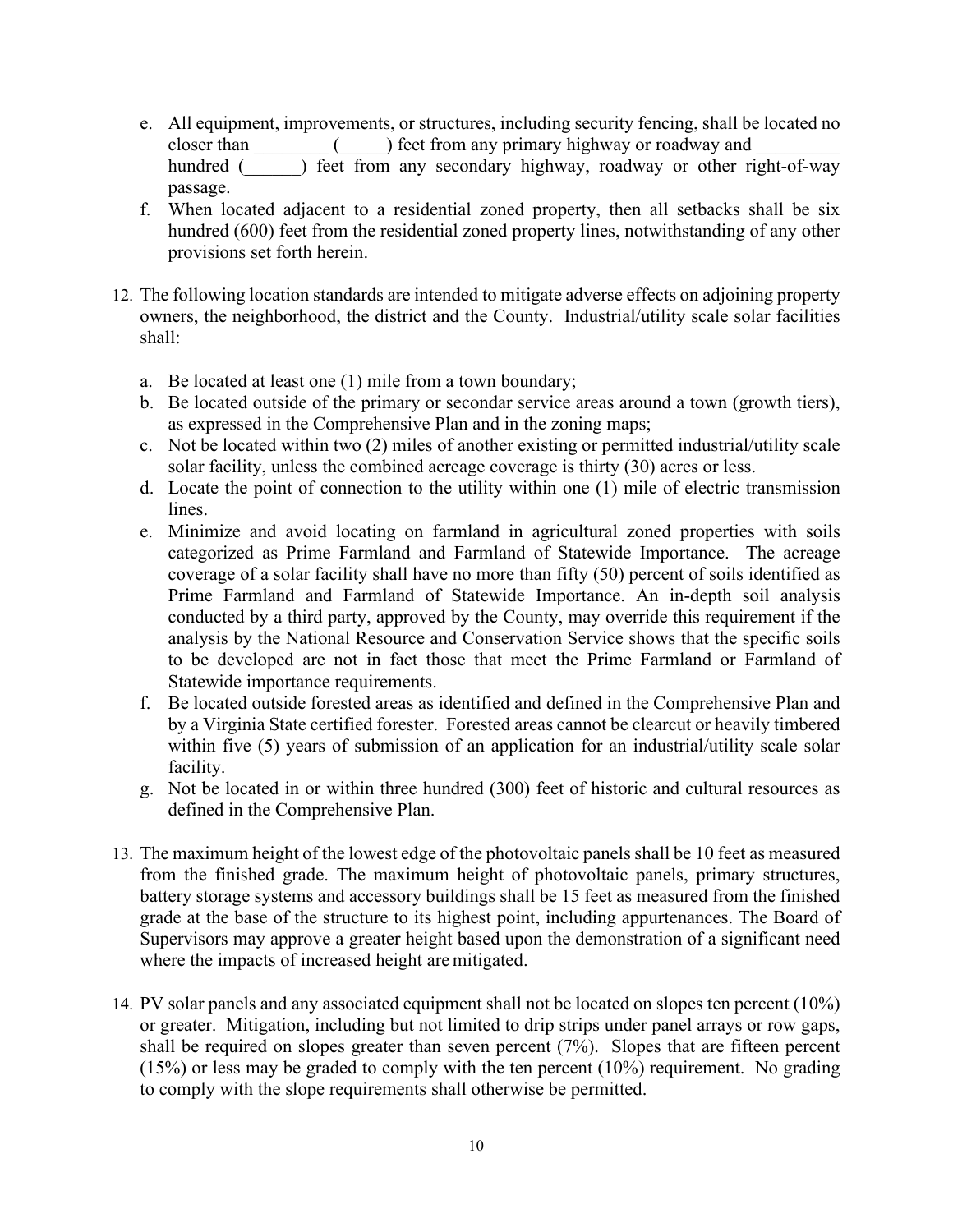- 15. Wetlands, waterways, floodplains and karst features, including, but not limited to, sinkholes, shall be inventoried, delineated, and avoided, with exception of encroachments permitted by State Code and regulations.
- 16. Facilities may be located on karst topography only if a site assessment made by a Virginia certified engineer experienced in working in karst landscapes, including but not limited to, site investigations and an Erosion & Sediment Control Plan, confirms that the site location and design will not adversely affect groundwater.
- 17. For any utility scale solar facility constructed in an area in close proximity to rivers, streams, creeks, lakes, ponds, waterways, wetlands, or any known groundwater source, baseline water testing shall be required prior to any clearing or construction activity and the findings shall be reported to the County. Water testing shall be completed at the expense of the applicant, or the owner/operator, as applicable. In addition to the baseline testing, testing to monitor water contamination from runoff shall be conducted every twelve (12) months that the Utility Scale Solar Facility remains in operation, or upon written request by the Zoning Administrator. Criteria for testing shall be derived from, but not limited to, information contained in equipment Material Safety Data Sheet (MSDS) which shall be provided by the applicant/operator. Findings may be submitted to appropriate state agencies for review and/or enforcement in case of any violation.
- 18. For any utility-scale solar facility, a baseline soil report shall be prepared prior to any clearing or construction activity, with the findings reported to the County. In addition to the baseline testing, testing to monitor soil contamination shall be conducted every two (2) years for the duration of the permit. In addition, a final soil report shall be prepared at the time of decommissioning. Soil testing shall be completed at the expense of the applicant, or the owner/operator, as applicable.
- 19. Utility-scale solar facilities, including fencing, shall be significantly screened from the groundlevel view of adjacent properties by a buffer zone at least 100 feet wide that shall be landscaped with native and non-invasive plant materials consisting of an evergreen and deciduous mix (as approved by County staff), except to the extent that existing vegetation or natural landforms on the site provide such screening as determined by Page County. Trees shall be a minimum of 6 feet in height at time of planting and in staggered rows of ten (10) foot on center. In the event, existing vegetation or landforms providing the screening are disturbed, new plantings shall be provided which accomplish the same. The effectiveness of screening shall be maintained as the plant materials mature. Unhealthy and dead plants shall be replaced within one (1) year of being provided written notice by the County of the violation.
- 20. Utility-scale solar facilities shall be enclosed by security fencing on the interior of the buffer area (not to be seen by other properties) not less than nine (9) feet in height. The fence shall not be topped with razor/barbed wire. A performance bond reflecting the costs of anticipated fence maintenance shall be posted and maintained. Failure to maintain the security fencing shall result in revocation of the SUP and the facility's decommissioning.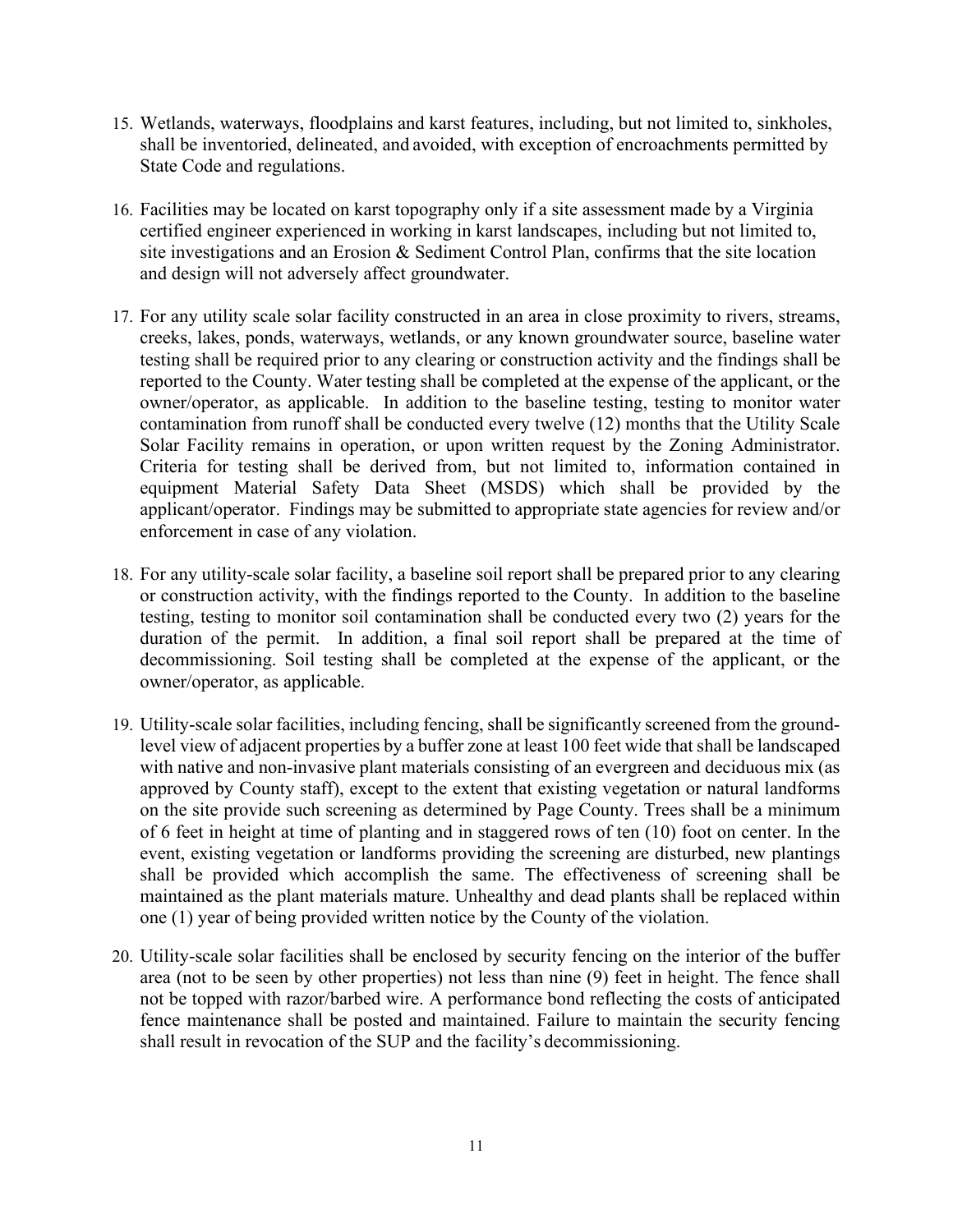- 21. For industrial/utility scale solar facilities, ground cover on the site shall be pollinator-friendly native and non-invasive vegetation and maintained in accordance with the Landscaping Maintenance Plan in accordance with established performance measures. A performance bond reflecting the costs of anticipated landscaping maintenance shall be posted and maintained. Failure to maintain the landscaping shall result in revocation of the SUP and the facility's decommissioning. Incorporation of non-invasive plant species that require no pesticides, herbicides, and fertilizers or the use of pesticides and fertilizers with low toxicity, persistence, and bioavailability is recommended. The operator shall notify the County prior to application of pesticides and fertilizers.
- 22. Wildlife corridors:
	- a. Wildlife corridors shall be established as determined by the Virginia Department of Wildlife Resources.
	- b. Proposed wildlife corridor(s) shall be shown on the site plan submitted to the County and shall be a minimum of 25 feet in width. Areas between fencing shall be kept open to allow for the movement of migratory animals and other wildlife.
- 23. The design of support buildings and related structures shall use materials, colors, textures, screening and landscaping that will blend the facilities to the natural setting and surrounding structures.
- 24. All structures, racks and associated facilities shall have a non-reflective finish or appearance. Solar panel arrays shall be designed to maximize absorption and minimize glare toward adjoining properties and upward toward aircraft. Panel arrays shall be designed and constructed in such a way as to limit glare towards vehicles traveling on state-maintained roads.
- 25. The owner/operator of a solar facility shall maintain the solar facility in good condition. Such maintenance shall include, but not be limited to, painting, structural integrity of the equipment and structures, as applicable, and maintenance of the buffer areas and landscaping. Site access shall be maintained to a level acceptable to the County.
- 26. The owner/operator of a utility scale solar facility shall be responsible for the cost of maintaining the solar facility and access roads, and the cost of repairing damage to private roads occurring as a result of construction and operation.
- 27. The owner/operator of a utility scale solar facility shall be required to submit an incident response plan to Page County.
- 28. A utility-scale solar facility shall be designed and maintained in compliance with standards contained in applicable local, state and federal building codes and regulations that were in force at the time of the permit approval.
- 29. A utility-scale solar facility shall comply with all permitting and other requirements of the Virginia Department of Environmental Quality.
- 30. The applicant shall provide proof of adequate liability insurance for a solar facility prior to beginning construction and before the issuance of a zoning or building permit from Page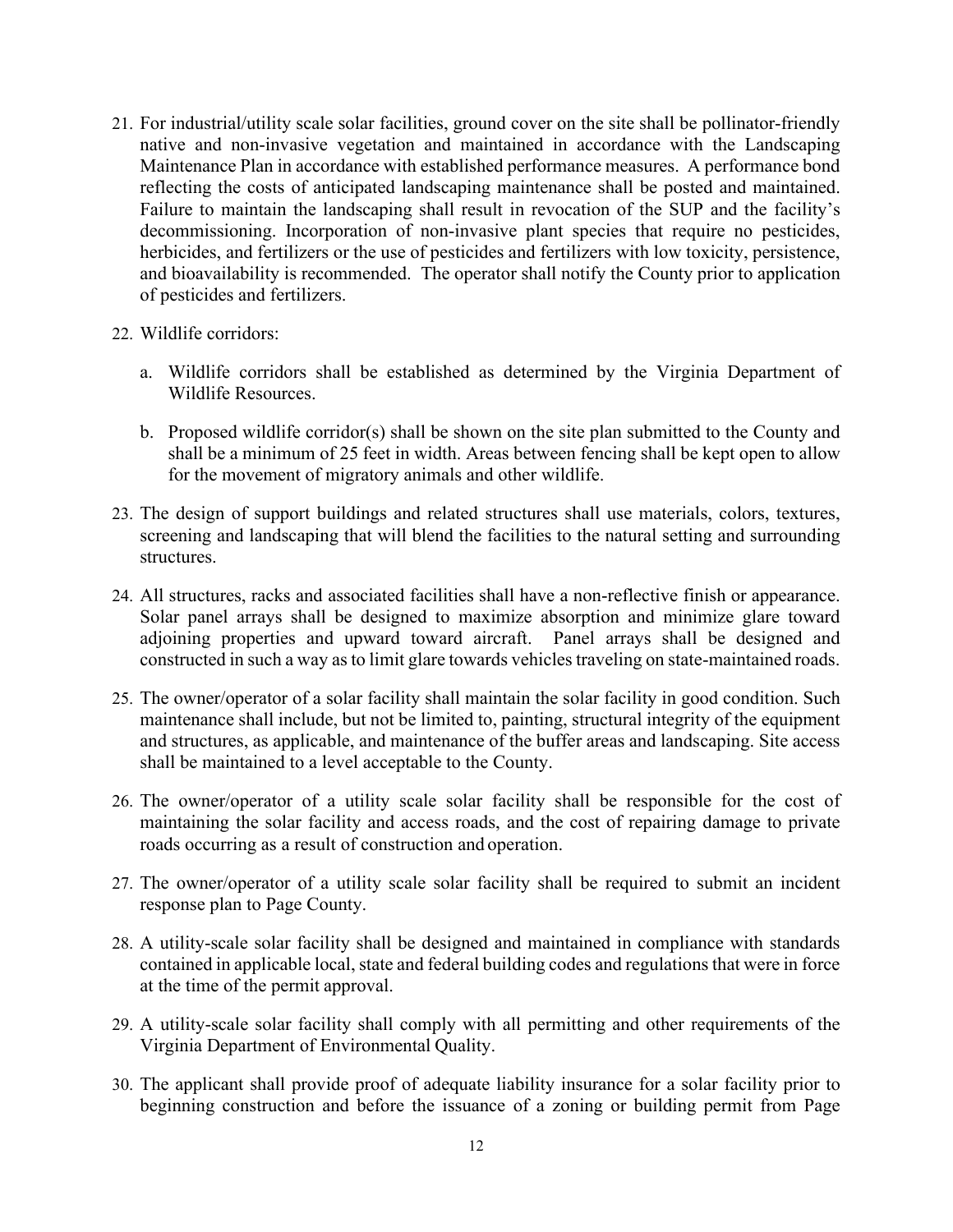County. The applicant shall provide proof of said liability insurance policy upon request by the County.

- 31. The applicant shall obtain county-approved qualified third parties to conduct all inspections as required by the Virginia Erosion & Sediment Control Regulations (9VAC25-840-60) and the Virginia Stormwater Management Program Regulations (9VAC25-870-114). The applicant shall be responsible for any and all costs associated with these inspections. After completion of land disturbing activities and permanent control measures are operable, inspections shall revert back to the County (Virginia Stormwater Management Program Authority). This third party must hold a certificate of competence in the area of Erosion & Sediment Control and Stormwater Management issued by the Commonwealth of Virginia State Water Control Board. All inspection reports must be submitted to the County's program administrator within 24 hours of the inspection via email.
- 32. Lighting fixtures as approved by the County shall be the minimum necessary for safety and/or security purposes to protect the night sky by facing downward and to minimize off-site glare. No facility shall produce glare that would constitute a nuisance to the public. Any exceptions shall be enumerated on the Site Plan and approved by Page County.
- 33. No signage of any type may be placed on the solar facility other than notices, warnings, and identification information required by law.
- 34. All facilities must meet or exceed the standards and regulations of the Federal Aviation Administration ("FAA"), State Corporation Commission ("SCC") or equivalent, and any other agency of the local, state or federal government with the authority to regulate such facilities that are in force at the time of the application.
- 35. Knox boxes and keys shall be provided at locked entrances for emergency personnel access. Warning signage shall be placed on high voltage electrical equipment and utility-scale facility entrances.
- 36. A sealed dry-waste container shall be maintained at the facility for the storage and disposal of any hazardous waste, including but not limited to, damaged solar panels. Hazardous waste shall be transferred to a reclamation or repurposing facility that specializes in recycling, reclaiming or repurposing solar facility materials, or shall otherwise be disposed of in accordance with federal and state law within sixty (60) days of being taken out of service. In no event shall such materials be disposed of in Page County. A receipt of disposal shall be submitted to the County Administrator or their designee within thirty (30) days of such disposal.
- 37. Community impact assessment by a County approved third party, including but not limited to, a comprehensive economic impact, agricultural and tourism revenue, employment and taxation, shall be required and shall assess the various project tax and revenue options, including but not limited to, Code of Virginia §58.1-2636, §58.1-3660, §15.2-2288.8, and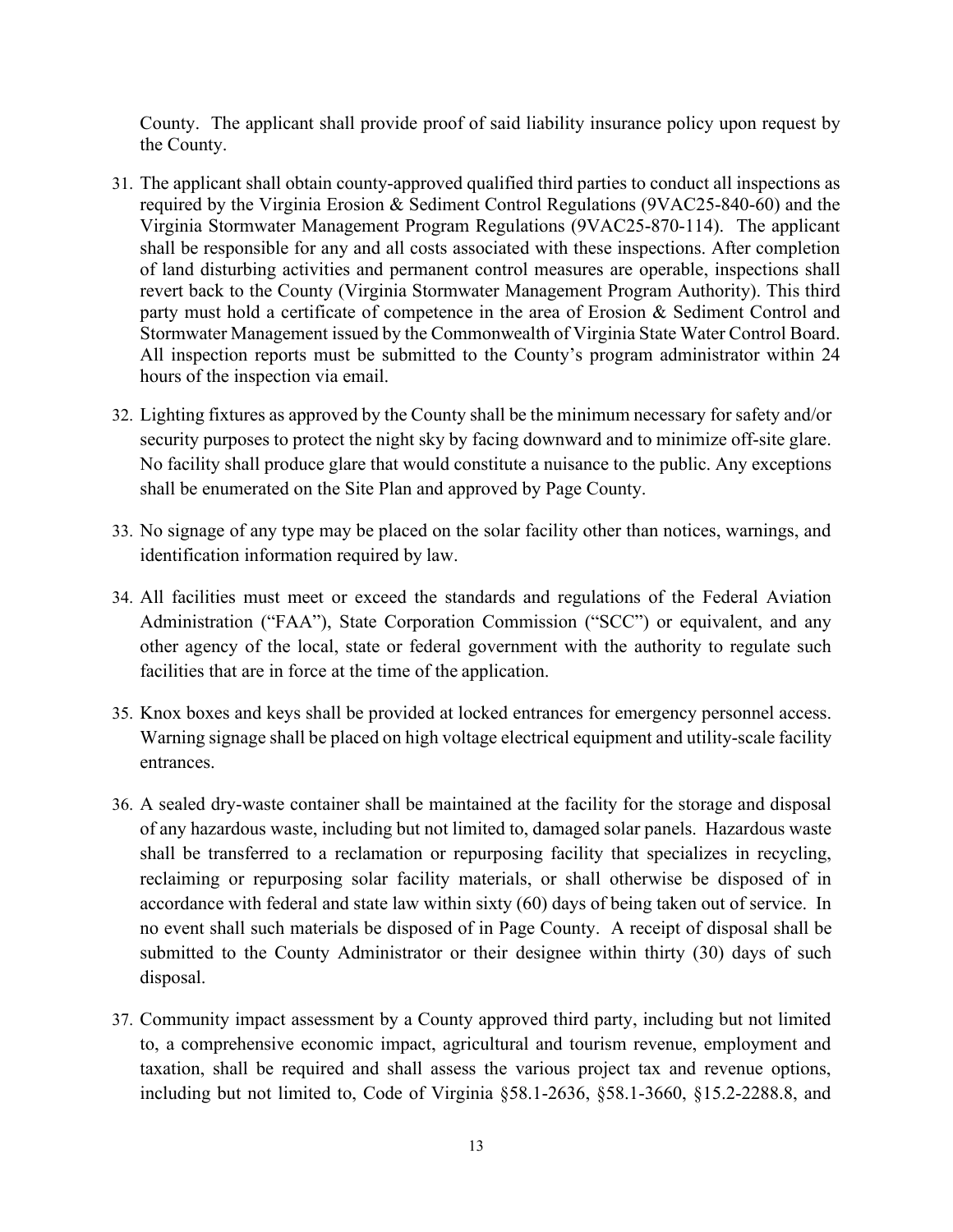§15.2-2316.6 through 2316.9.

- 38. If the solar facility is declared to be unsafe by Page County, the facility must be brought into compliance within fourteen (14) days or the Special Use Permit shall be terminated, and the system shall be removed from the property in accordance with the decommissioning plan. This time period may be extended by the Board of Supervisors or its designee, in writing, upon a finding of good cause.
- 39. Any third-party assessment shall be paid for by the applicant, but the third-party assessor must be approved by Page County.
- 40. Any other condition approved by the Page County Board of Supervisors as part of the special use permit process.

# **§ 134-8 Decommissioning of Industrial/Utility Scale Solar Facilities.**

- 1. A decommissioning plan shall be developed by the applicant, owner or operator and included as part of the special use permit.
- 2. A solar facility which has reached the end of the term of the special use permit and not been granted an extension shall be deemed abandoned.
- 3. A solar facility project for which on-site construction has begun, but then ceases for a period of nine (9) consecutive months prior to beginning operation, shall be deemed abandoned, unless granted an extension, in writing, by the Board of Supervisors or their designee.
- 4. A solar facility that is completely inactive, or that has substantially discontinued the delivery of electricity to a grid, for a continuous six (6) month period shall be deemed abandoned, unless granted an extension, in writing, by the Board of Supervisors, or their designee.
- 5. The applicant, owner of the real estate, or owner or operator of the solar facility shall notify Page County by certified mail that the facility is abandoned.
- 6. At such time that the project is anticipated to become abandoned, or within two (2) years of anticipated decommissioning, whichever is earlier, the owner, operator, or owner of the real estate, shall notify the Board of Supervisors, or their designee, in writing of the anticipated cessation of operation.
- 7. Within six (6) months of a utility scale solar facility being declared abandoned by the owner, operator, or Page County, the owner or operator shall, at its sole cost and expense, complete the decommissioning of the utility scale solar facility in accordance with the decommissioning plan approved by the County. This time limitation may be extended at the request of the owner or operator, upon approval by the Board of Supervisors.
- 8. If the owner or operator fails to either notify the Board of Supervisors, or its designee, that the utility scale solar facility has been abandoned, or fails to decommission the abandoned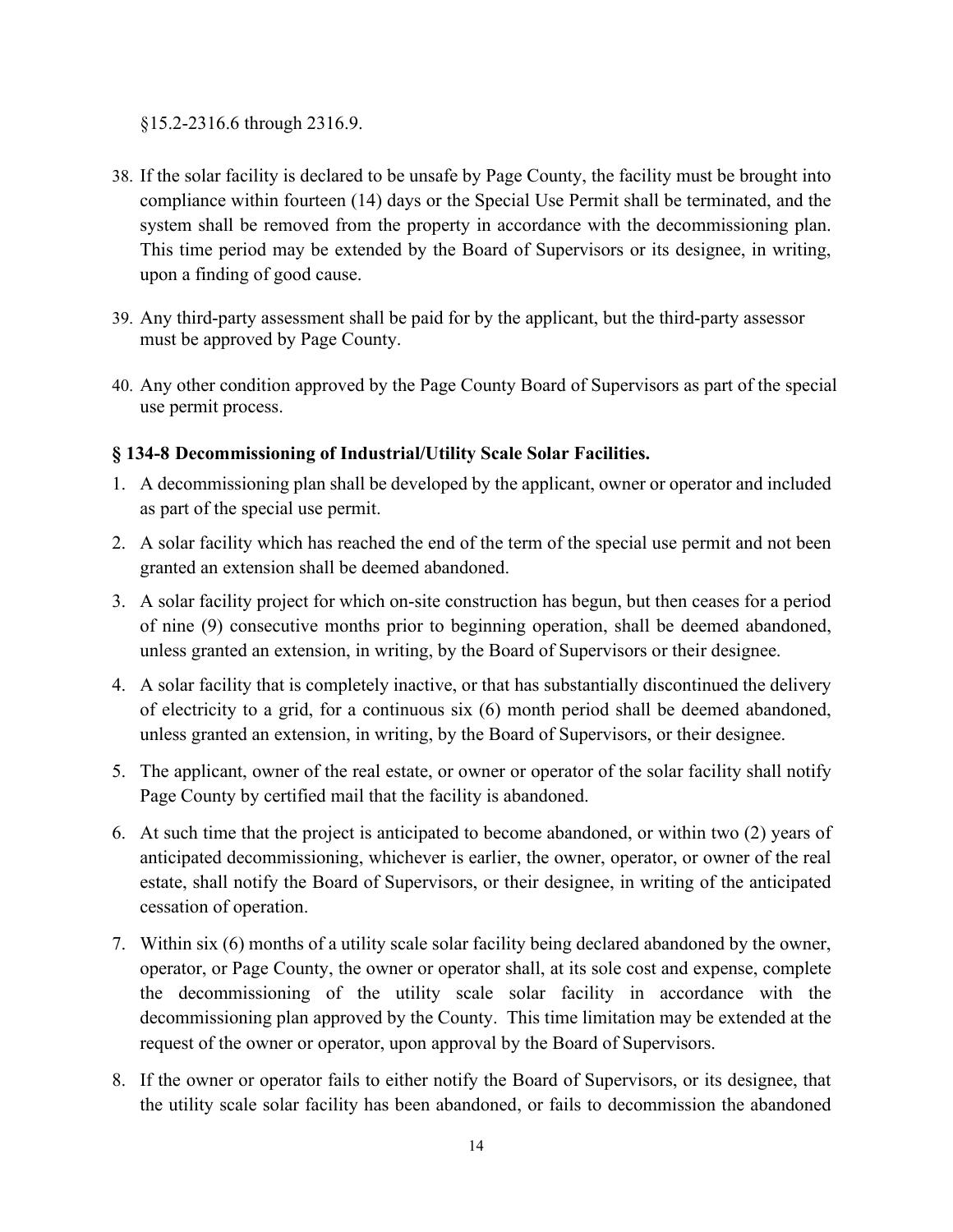utility scale solar facility, the property owner shall conduct the decommissioning in accordance with the plan and may use bonded resources to do so, as approved and released by the County.

- 9. Applicant, Owner Default; Decommissioning by the County.
	- a. If the applicant, its successor, and the property owners fail to decommission the solar energy facility within six (6) months, the County shall have the right, but not the obligation, to commence decommissioning activities and shall have access to the property, access to the full amount of the decommissioning surety, and the rights to the solar energy equipment and materials on the property. The applicant, and property owners, or successors, shall be responsible for reimbursing the County for all costs and expenses of decommissioning in excess of the decommissioning surety, and all such excess amounts shall attach to the real estate as a tax lien until paid in full.
	- b. Any excess decommissioning surety funds shall be released to the then owners of the property after completion of decommissioning.
	- c. Prior to the issuance of any permits, the applicant and the property owners shall deliver a legal instrument to the County granting the County the right to access the property and the solar energy facility equipment and materials so the County can complete the decommissioning, should it choose to do so, upon the applicant's and property owners' default. Such instrument shall bind the applicant and property owners and their successors, heirs and assigns. Nothing herein shall limit other rights or remedies that may be available to the County to enforce the obligations of the applicant, operator, or property owner, including remedies under the County's zoning powers.
- 10. Surety.
	- a. The estimated cost of decommissioning shall be guaranteed by the deposit of funds, in an amount equal to the estimated cost of decommissioning, in an escrow account at a federally insured financial institution approved by the Board of Supervisors prior to the issuance of a building permit from Page County.
	- b. The applicant shall deposit the required amount into the approved escrow account before any building permit is issued to allow construction of the solar facility.
	- c. The escrow account agreement shall prohibit the release of the escrow funds without the written consent of the County. The County shall consent to the release of the escrow funds upon the owner's, operator's, or occupant's compliance with the approved decommissioning plan. The County may approve the partial release of escrow funds as portions of the approved decommissioning plan are performed.
	- d. The amount of funds required to be deposited in the escrow account shall be the full amount of the estimated decommissioning cost without regard to the possibility of salvage value.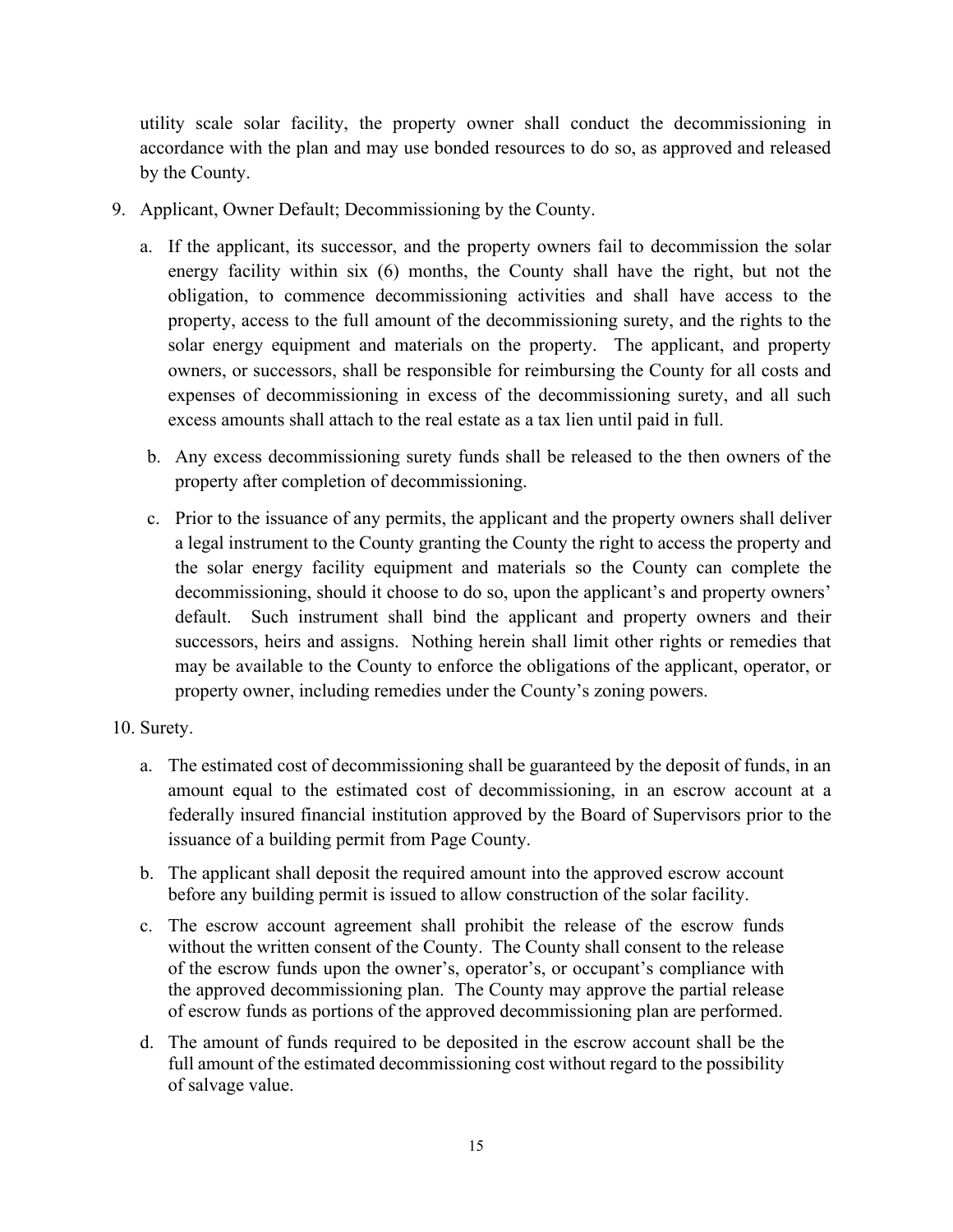- e. A Virginia licensed Engineer shall recalculate the estimated cost of decommissioning every five years. If the recalculated estimated cost of decommissioning exceeds the original estimated cost of decommissioning by ten percent (10%), then the owner or occupant shall deposit additional funds into the escrow account to meet the new cost estimate. If the recalculated estimated cost of decommissioning is less than ninety percent (90%) of the original estimated cost of decommissioning, then the County may approve reducing the amount of the escrow account to the recalculated estimate of decommissioning cost.
- f. The County may approve alternative methods to secure the availability of funds to pay for the decommissioning of a utility-scale solar facility, such as a performance bond, letter of credit, or other security provided by a company licensed, or otherwise authorized to conduct business, in Virginia and approved by the County. In the event a bond is approved as an alternative security, such bond shall be posted prior to the commencement of construction, and maintained thereafter, in an amount to be reassessed every five (5) years based on estimated decommissioning costs. The applicant shall provide proof of such bonding after each reassessment and shall provide a copy thereof to the County Administrator or their designee. Following completion of decommissioning of the utility-scale solar facility, the bond shall be released and, if the County has called upon the bond and take control of bond resources, any remaining resources held by the County shall be distributed to the property owners in proportion to their ownership interests.
- 9. Decommissioning shall include removal of all solar electric systems, buildings, cabling, electrical components, security barriers, roads, foundations, pilings, and any other associated facilities, so that any agricultural ground upon which the facility and/or system was located is again tillable and suitable for agricultural or forestial uses. The site shall be de-compacted, graded and re-seeded to restore it to as natural a pre-development condition as possible or replanted with pine seedlings to stimulate pre-timber pre-development conditions as indicated on the approved Site Plan. Any exception to site restoration, such as leaving access roads in place or seeding instead of planting seedlings must be requested by the landowner in writing, and this request must be approved by the Board of Supervisors (other conditions might be more beneficial or desirable at that time).
- 10. Land disturbance activities as a result of removal of solar facilities shall adhere to all local, state, and federal requirements.
- 11. Decommissioning shall be performed in compliance with the approved decommissioning plan. The Board of Supervisors may approve any appropriate amendments to or modifications of the decommissioning plan.
- 12. Hazardous material, panels or pieces thereof from the property shall be transferred to a reclamation or repurposing facility that specializes in recycling, reclaiming or repurposing solar facility materials, or shall otherwise be disposed of in accordance with federal and state law. In no event shall such materials be disposed of in Page County, Virginia without express, written consent, of the County Administrator or his/her designee. A receipt of disposal shall